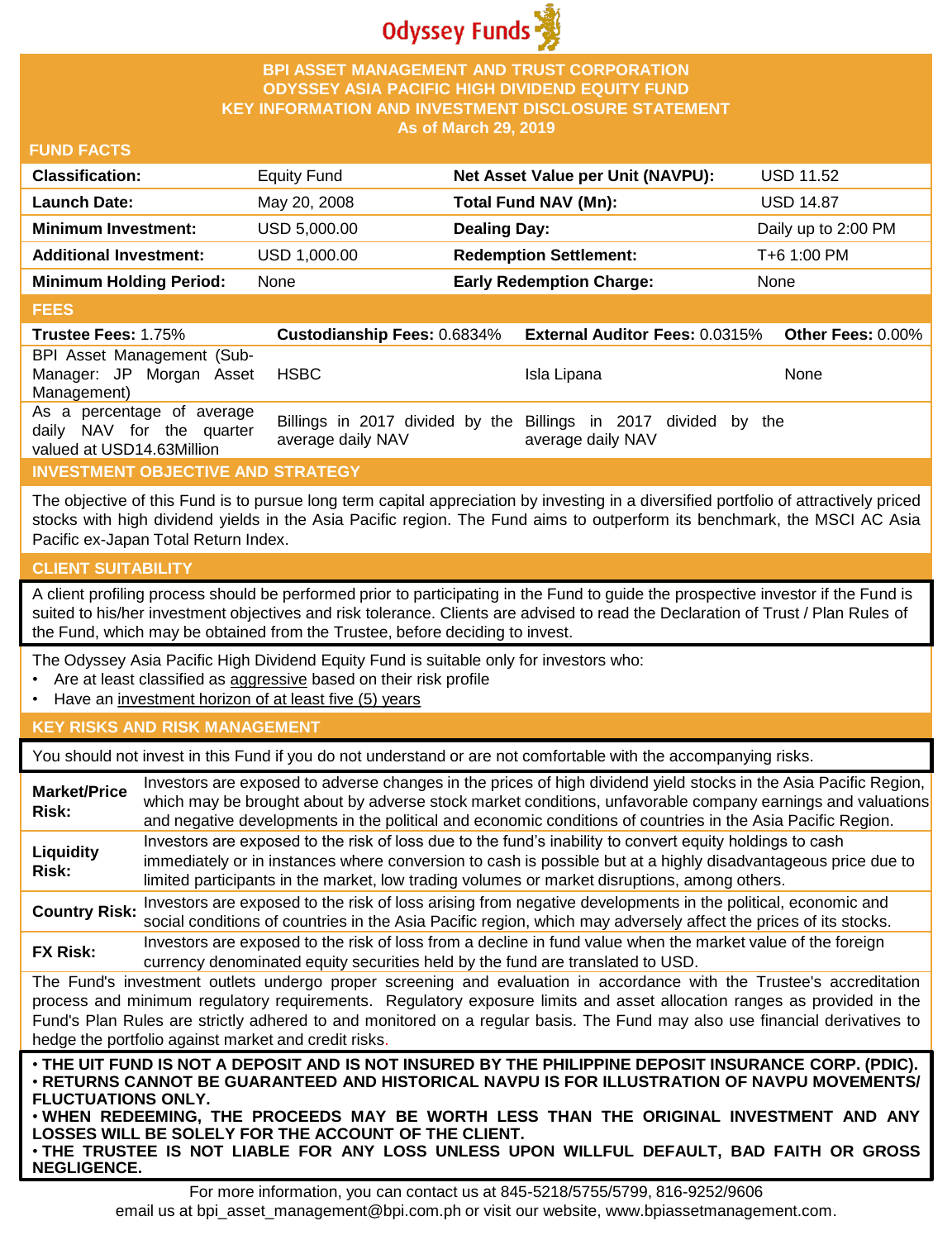## **FUND PERFORMANCE AND STATISTICS AS OF MARCH 29, 2019**

(Purely for reference purposes and is not a guarantee of future results)

## **NAVPU GRAPH**



**CUMULATIVE PERFORMANCE (%) <sup>1</sup> 1 mo 3 mos 6 mos 1YR 3YRS S.I** Fund 0.17 9.71 1.86 0.88 18.89 15.20 Benchmark 1.54 11.86 1.56 -3.04 37.69 45.01 **ANNUALIZED PERFORMANCE (%) <sup>1</sup> 1YR 2YRS 3YRS 4YRS 5YRS S.I** Fund 0.88 4.45 5.94 2.54 3.54 1.31 Benchmark -3.04 7.93 11.25 5.04 5.30 3.48 **CALENDAR YEAR PERFORMANCE (%) <sup>1</sup> YTD 2018 2017 2016 2015 2014** Fund 9.71 -9.01 20.33 3.45 -9.91 7.08 Benchmark 11.86 -14.23 37.63 6.18 -9.47 3.71

# **PORTFOLIO COMPOSITION**

| <b>Allocation</b>                      | % of Fund     |
|----------------------------------------|---------------|
| Equities                               | 98.22         |
| Cash                                   | 2.70          |
| Time deposits and money market         |               |
| Other receivables - net of liabilities | $-0.92$       |
| <b>Top Five Sector Holdings</b>        | % of Equities |
| Financials                             | 39.66         |
| <b>Real Estate</b>                     | 17.24         |
| Information Technology                 | 16.33         |
| Industrials                            | 8.90          |
| Energy                                 | 5.19          |
| <b>Top Five Country Weightings</b>     | % of Equities |
| China                                  | 24.12         |
| Australia                              | 17.06         |
| Hong Kong                              | 13.86         |
| Taiwan                                 | 12.33         |
| Korea                                  | 11.04         |

| <b>NAVPU over the past 12 months</b>     |         |
|------------------------------------------|---------|
| Highest                                  | 11.85   |
| Lowest                                   | 10.29   |
| <b>STATISTICS</b>                        |         |
| Portfolio Beta                           | 0.99    |
| Volatility, Past 1 Year (%) <sup>2</sup> | 12.76   |
| Sharpe Ratio <sup>3</sup>                | $-0.10$ |
| Information Ratio <sup>4</sup>           | 0.82    |
| <b>Current Number of Holdings</b>        | 69      |

#### <sup>1</sup>Returns are net of fees.

<sup>2</sup>Measures the degree to which the Fund fluctuates vis-à-vis its average return over a period of time.

<sup>3</sup>Used to characterize how well the return of a Fund compensates the investor for the level of risk taken. The higher the number, the better.

<sup>4</sup>Measures reward-to-risk efficiency of the portfolio relative to the benchmark. The higher the number, the higher the reward per unit of risk.

<sup>5</sup>Since inception.

6 Includes accrued income, investment securities purchased, accrued expenses, etc.

\*Declaration of Trust is available upon request through branch of account.

# **TOP TEN HOLDINGS**

| <b>Name</b>                                  | % of Equities |
|----------------------------------------------|---------------|
| <b>Taiwan Semiconductor</b><br>Manufacturing | 5.92          |
| Samsung Electronics                          | 4.27          |
| China Life Insurance                         | 3.75          |
| Bangkok Bank                                 | 3.17          |
| Australia and New Zealand Banking<br>Group   | 2.94          |
| Ping An Insurance                            | 2.87          |
| Sun Hung Kai Properties                      | 2.82          |
| Shinhan Financial Group                      | 2.48          |
| China Construction Bank                      | 2.40          |
| Hong Kong Exchanges & Clearing               | 2.38          |

# **RELATED PARTY TRANSACTIONS\***

The Fund has no transactions and outstanding investments with entities related to BPI Asset Management and Trust Corporation (BPI AMTC).

\* Related party in accordance with BPI AMTC's internal policy.